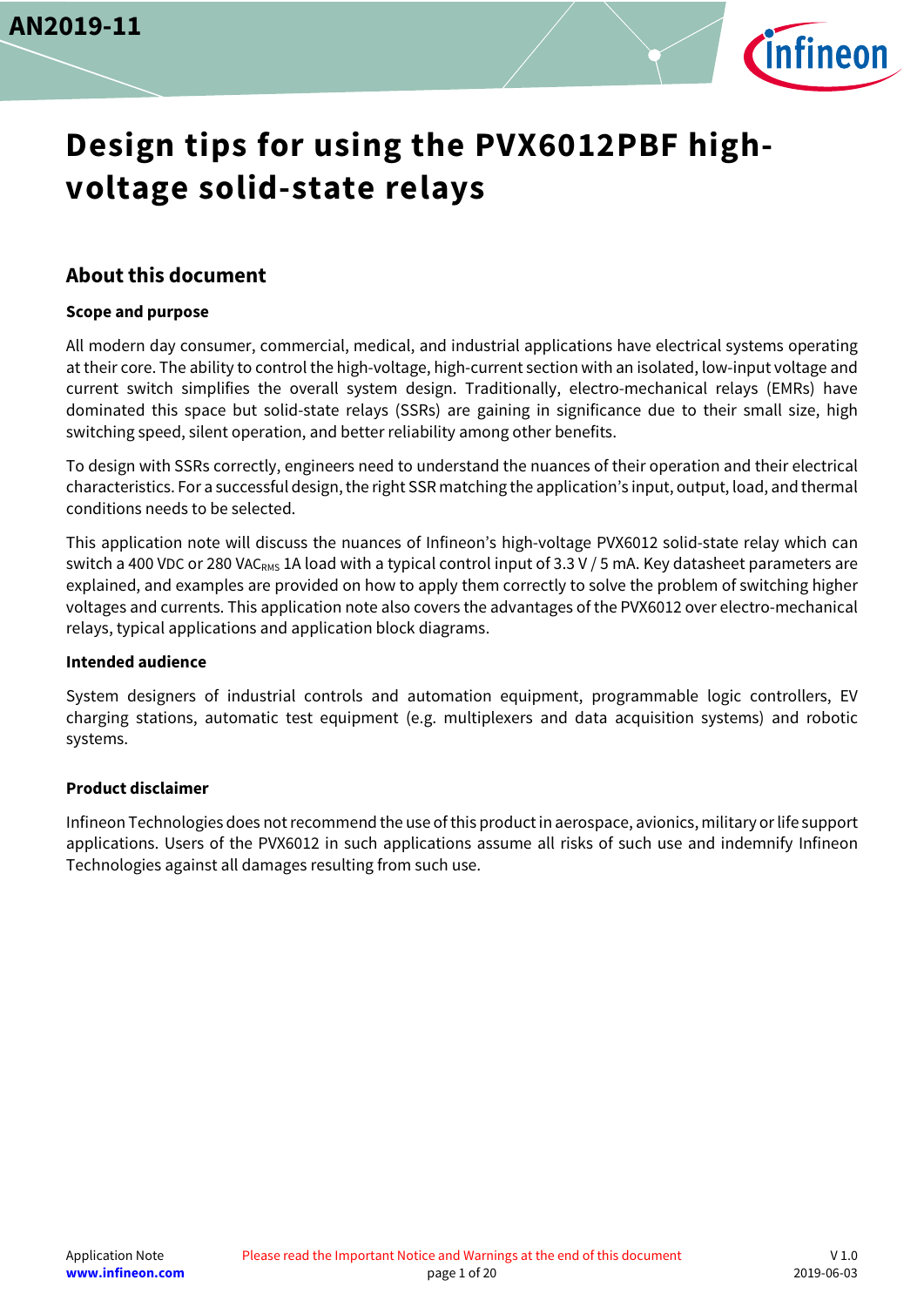

### <span id="page-1-0"></span>**Table of contents**

| $\mathbf{1}$ |  |
|--------------|--|
| $2^{\circ}$  |  |
| 3            |  |
| 4            |  |
| 5            |  |
| 6            |  |
| $\mathbf{7}$ |  |
| 8            |  |
| 9            |  |
| 10           |  |
|              |  |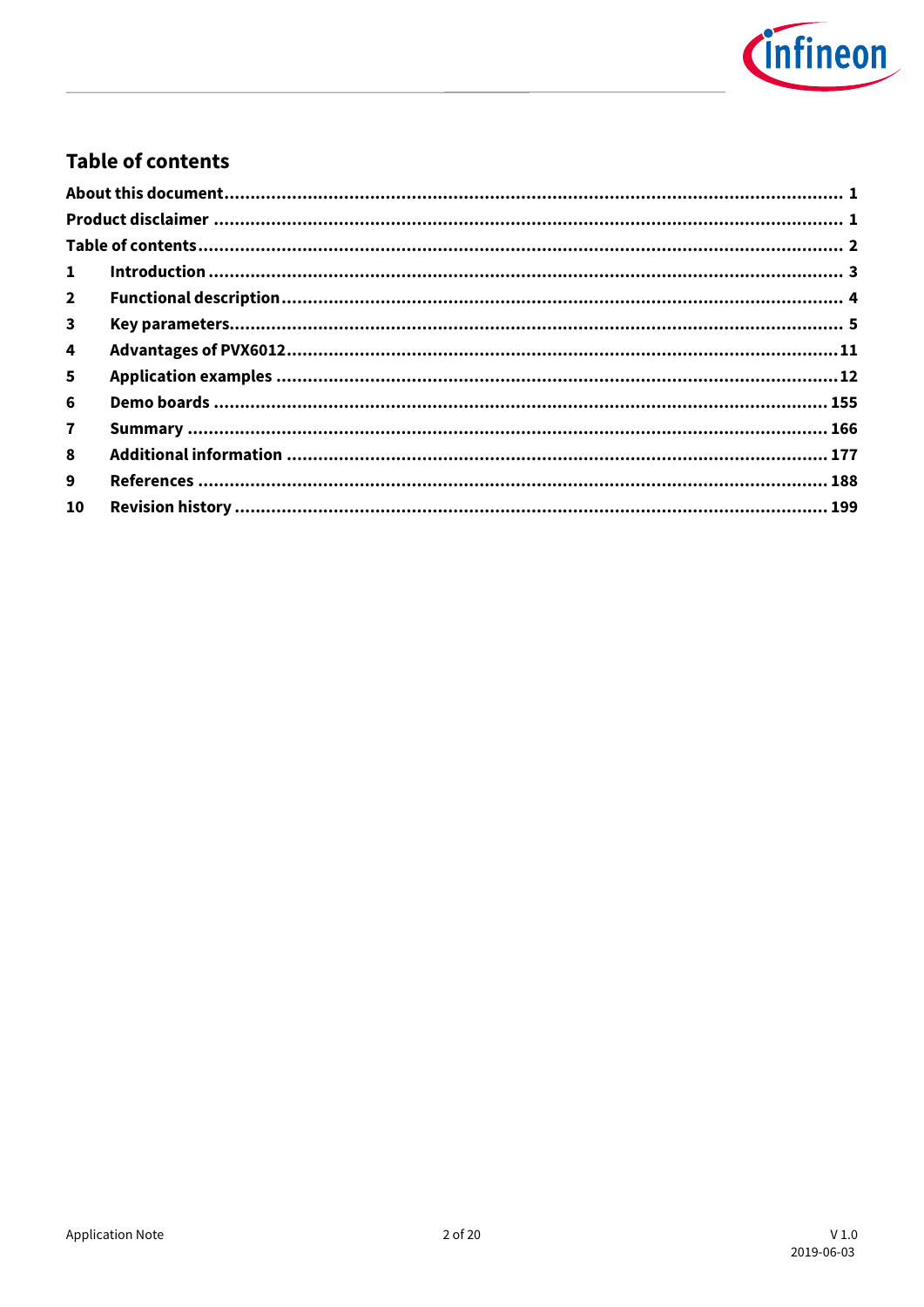

### <span id="page-2-0"></span>**1 Introduction**

The PVX6012 Photovoltaic Relay is a single-pole, normally-open solid-state relay that can replace electromechanical relays in a wide variety of applications from industrial automation and controls to automatic test equipment. Many of these applications can benefit from the improved performance of solid-state relays over electro-mechanical relays that perform the same function.

With a load voltage rating of 280 VACRMS or 400 VDC and a load current rating of 1 A, the PVX6012 is ideally suited for switching medium-power loads. In addition to the intrinsic advantages of SSRs such as high reliability, long life, insensitivity to normal levels of shock and vibration, it offers high operating speed, low and stable on-state voltage drop as well as low off-state leakage current.

The PVX6012 is packaged in a modified 14-pin, molded DIP through-hole package.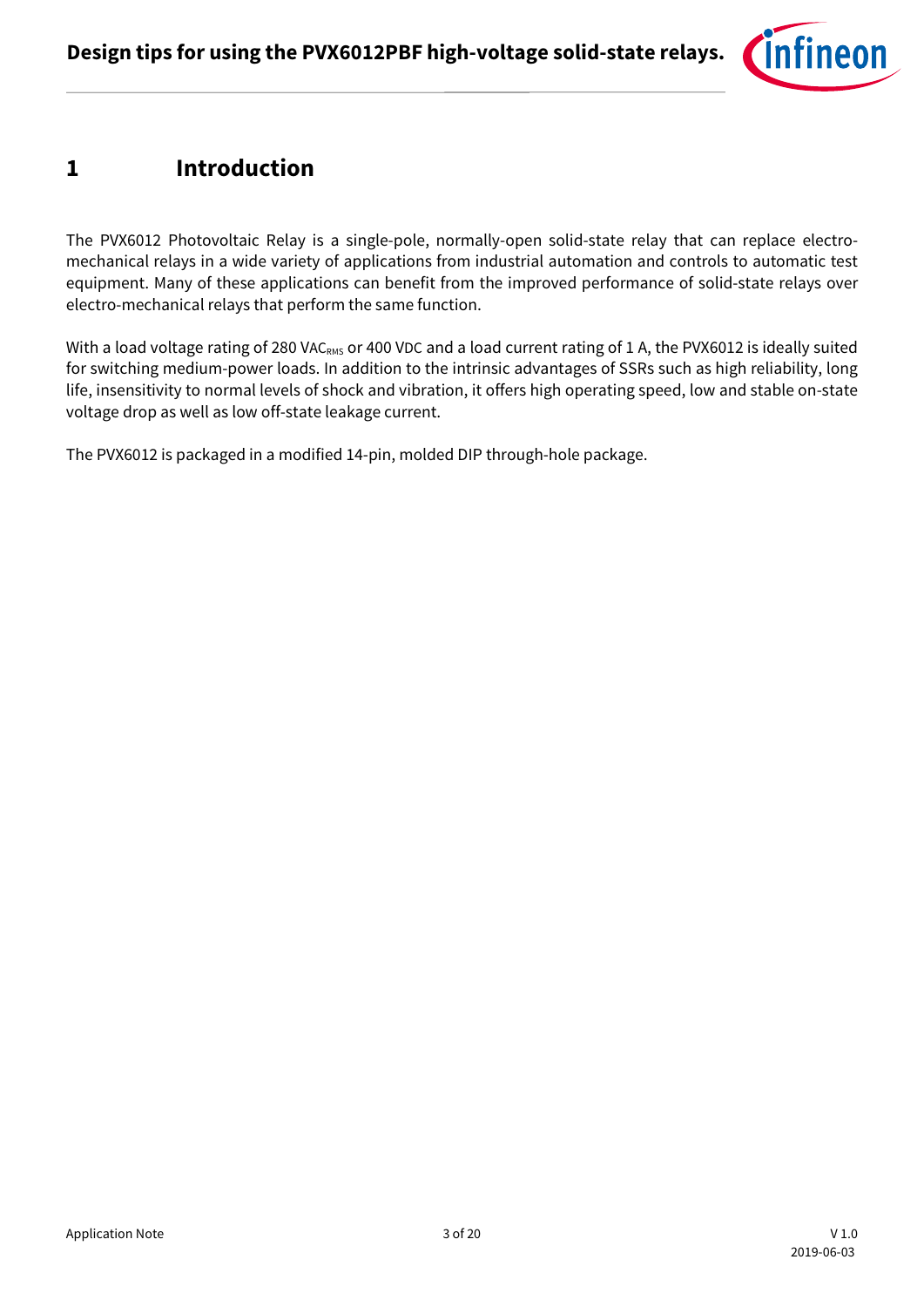

### <span id="page-3-0"></span>**2 Functional description**

The internal functionality of the PVX6012 can be explained in two stages; the optically coupled input stage and the output switch stage, which consists of two IGBTs along with blocking diodes. Figure 1 shows the internal view of the PVX6012.

The PVX6012 input circuit consists of a GaAlAs light-emitting diode (LED) that converts the input drive current to light. This light is optically coupled to a conversion circuit that is comprised of an integrated array of photovoltaic (PV) cells and associated drive circuitry. The PV cells generate the voltage needed to control the high-voltage output IGBTs that switch the output load. The LED and PV chips are coupled by a translucent dome material that transfers light from one to the other without transferring heat or sacrificing isolation resistance. This optical dielectric material provides the electrical isolation.



**Figure 1 Internal view of PVX6012**

When the input signal is HIGH (i.e. control current > = 5 mA), the output PV generates enough voltage to turn on the IGBTs and switch on the AC or DC load. When the input signal is LOW (<= 0.4 mA), the diodes block the AC or DC load resulting in the switch turning off.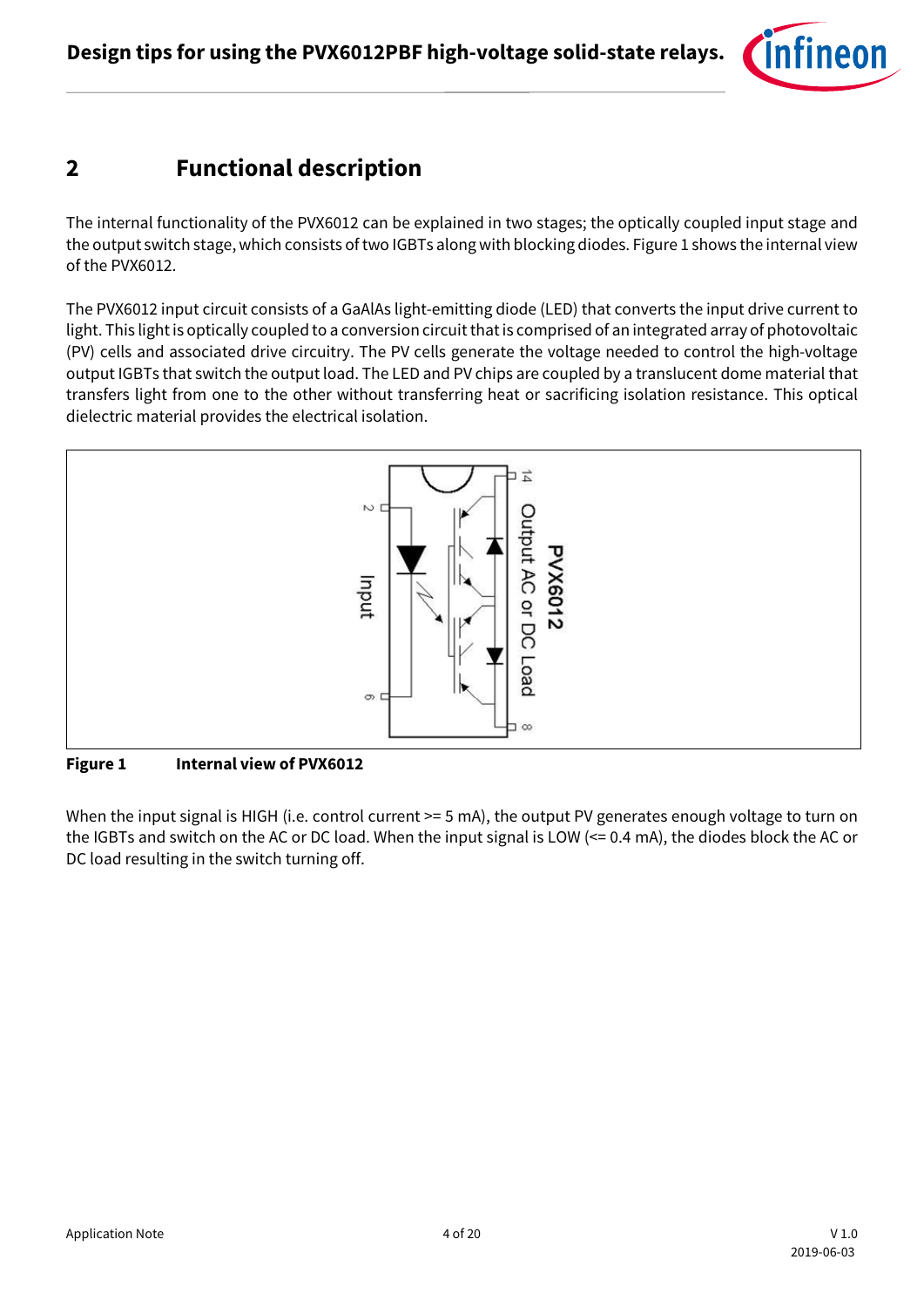

### <span id="page-4-0"></span>**3 Key parameters**

#### **Input characteristics**

#### **Control current**

The PVX6012 is a current-controlled relay with a specified current which must be supplied for turn-on. The minimum control current is 5 mA and the maximum allowed control current is 25 mA.

A current limit resistor is necessary when operating from a voltage source. The selected resistor must be of sufficiently low value that the specified turn-on current flows at the minimum signal voltage and lowest operating temperature. The simplified circuit below shows the input circuit consisting of the internal lightemitting diode (LED) plus the external resistor (Rc).



**Figure 2 PVX6012 with integrated IGBTs / Diodes switching an AC load**

To determine the maximum allowable value of Rc the maximum LED forward-voltage drop (VLED) at the coldest operating temperature (Ta) should be determined from the input characteristics curve shown below in Figure 3.





The value used for -40°C operation is 1.6 V DC.

The following equation expresses the maximum allowable value for Rc.

$$
Rc_{max} = \frac{(VIN - VLED)}{Ic\_min \text{ (turn on current)}}
$$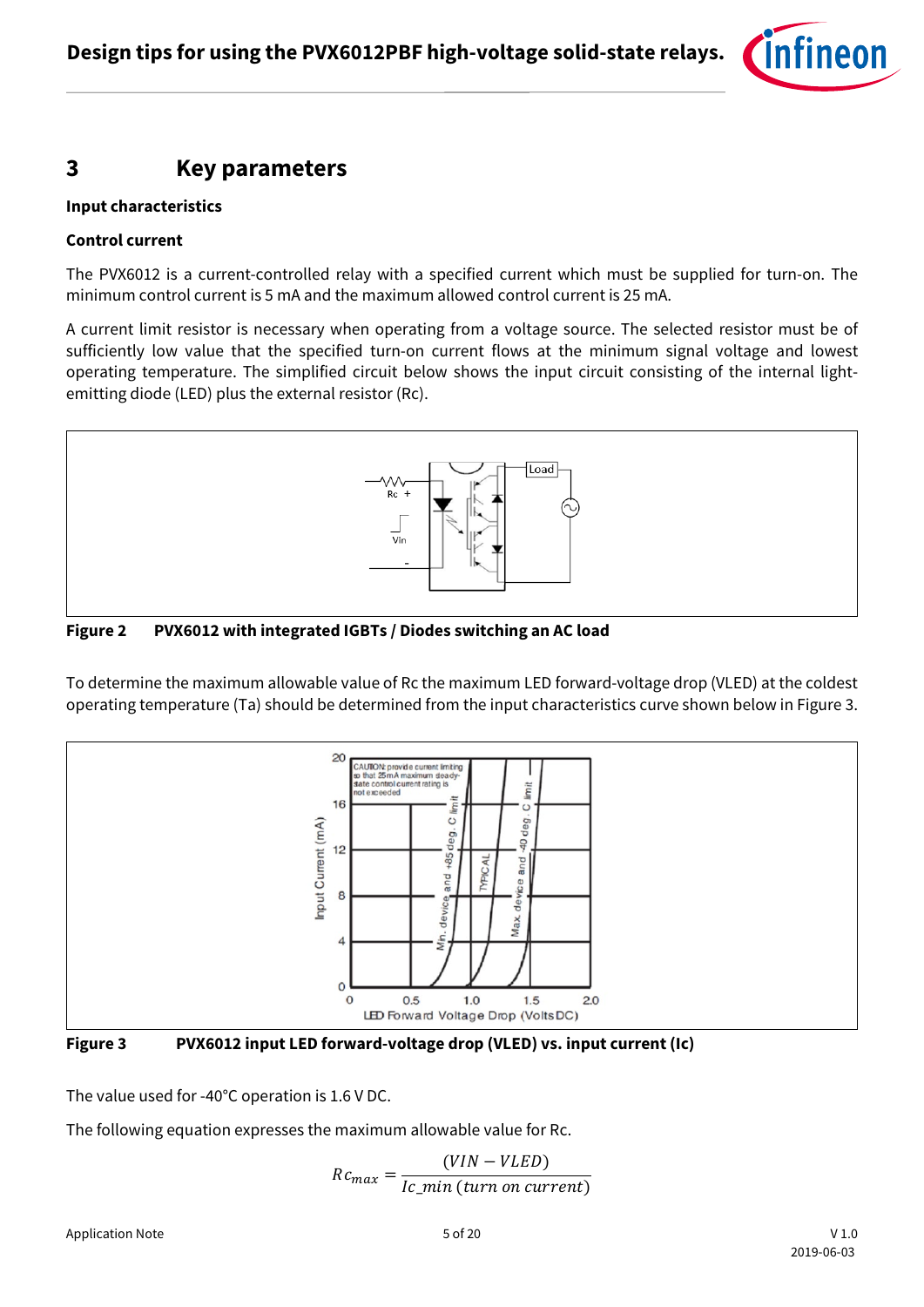

Example:

VIN (min) = 4.5 VDC; Ic (min) = 5 mA; Ta = -40 °C

 $Rc_{max} = \frac{(4.5 V - 1.6 V)}{0.005 A} = 580 \Omega$ 

A minimum allowable value of Rc is set by the necessity of not allowing the input current to exceed 25 mA at the highest signal voltage and operating temperature. A high temperature LED drop of 0.9 V is most commonly used for 85 °C ambient temperature.

 $Rc_{min} = \frac{(VIN - VLED)}{Ic\_max \ (turn \ on \ current)}$ 

Example:

VIN (max) = 6.0 VDC; Ic\_max = 25 mA; Ta = 85 °C

$$
Rc_{min} = \frac{(6.0 V - 0.9 V)}{0.025 A} = 204 \Omega
$$

In the above example, a resistor in the calculated range, and near the maximum allowable value, would be selected, for example 500 ohms.

To maximize the lifetime of the LED and overall reliable operation of PVX6012, make sure to limit the input LED current to < 25 mA. This is the absolute maximum current that the internal LED can handle. If the drive current exceeds 25 mA, it will cause overheating of the LED and eventual failure of PVX6012. This is important when the device is operating at higher ambient temperatures, as the LED current increases with temperature.

#### **Reverse voltage**

The maximum reverse voltage of the input is 6.0 V. This rating should not be exceeded. If necessary, a protection device may be added to the input, e.g. a diode in parallel across input terminals to keep reverse voltages below the reverse breakdown voltage as shown in the Figure 4 below.



**Figure 4 Reverse-voltage protection of PVX6012 by adding diode D1**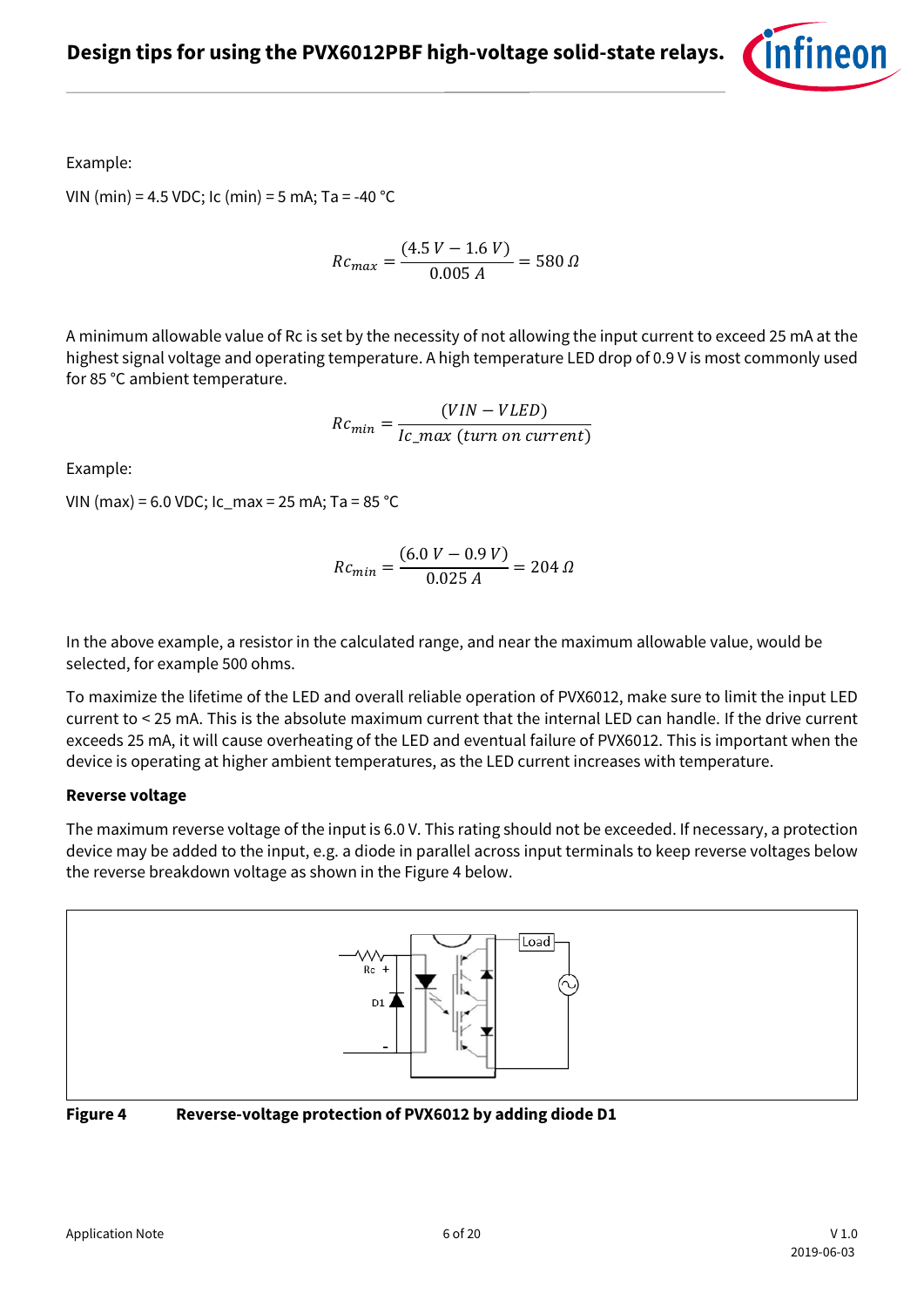

### **Output characteristics**

#### **Operating voltage**

With a 600 V peak blocking voltage (Vp), the PVX6012 is rated to be operated up to 280 VAC<sub>RMS</sub> or 400 VDC. The maximum allowed operating voltages should not be exceeded, otherwise damage to the internal IGBTs and/or diodes may occur. If necessary, a voltage or surge-absorbing element (e.g. varistor, snubber, diode, TVS, etc.) can be added across the output to clamp any voltage transients (for example those generated with inductive loads) to within this rating.



### **Figure 5 Use an external varistor with limiting voltage no more than 600 V (peak voltage of the PVX6012) to protect the PVX6012 from overvoltage conditions**

#### **Load current**

The PVX6012 can switch 1 A loads up to an ambient temperature of 40°C. Figure 6 shows the maximum load current capacity over temperature. The PVX6012 load current needs to be derated depending on the temperature conditions based on the derating curve shown below.



**Figure 6 Current derating vs. temperature capability of PVX6012**

The PVX6012 can switch 400 mA load current at 85°C ambient temperature. A key benefit of SSRs is that they can operate under harsh conditions. The high ambient temperature specification of PVX6012 helps customers to use this part under high temperature conditions such as those in industrial and outdoor display applications.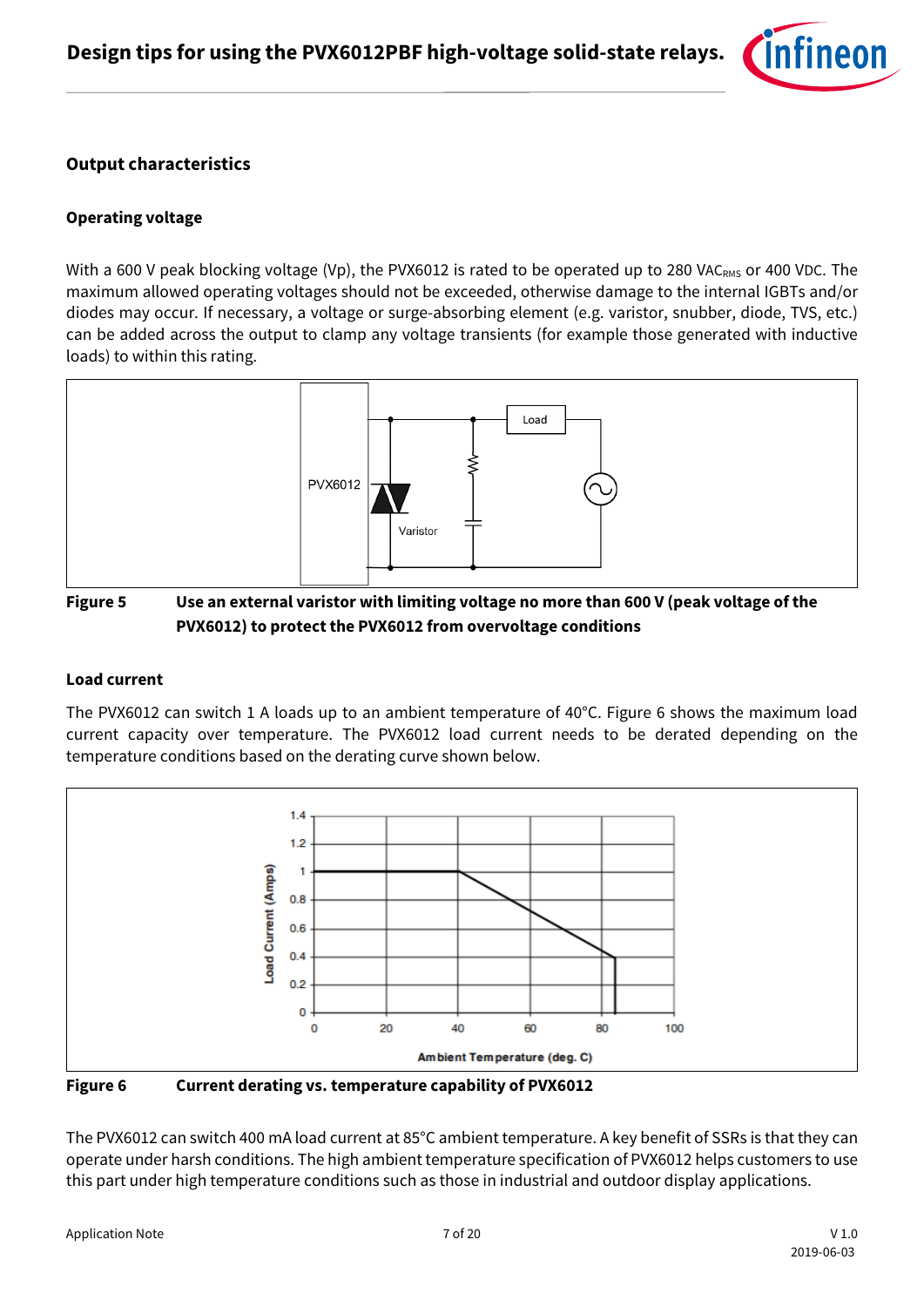

#### **Surge current**

Different loads have different inrush current requirements. For example, the inrush current of a motor can be 5 to 10 times the steady state current, while for an incandescent lamp, inrush current can be 10 to 15 times the steady state current. Hence, when the SSR switches these loads, the surge-current rating of the SSR becomes a critical parameter in choosing the right SSR. Infineon is one of the few companies that specifies the surge-current ratings for 1 second. The PVX6012 can withstand surge currents up to 20 times its nominal load current rating of 1 A for a short duration. The complete surge current rating curve up to 10 seconds is shown below in Figure 7.



#### **Figure 7 Surge current capability of PVX6012**

For protection from inrush currents in the application, check that the load surge-current rating is less than the surge-current rating of PVX6012 given in the Figure 7. If larger surge currents are expected, the device should be protected by a current limiting device, such as a fuse or NTC.



**Figure 8 Protection of PVX6012 with fuse for large current limiting**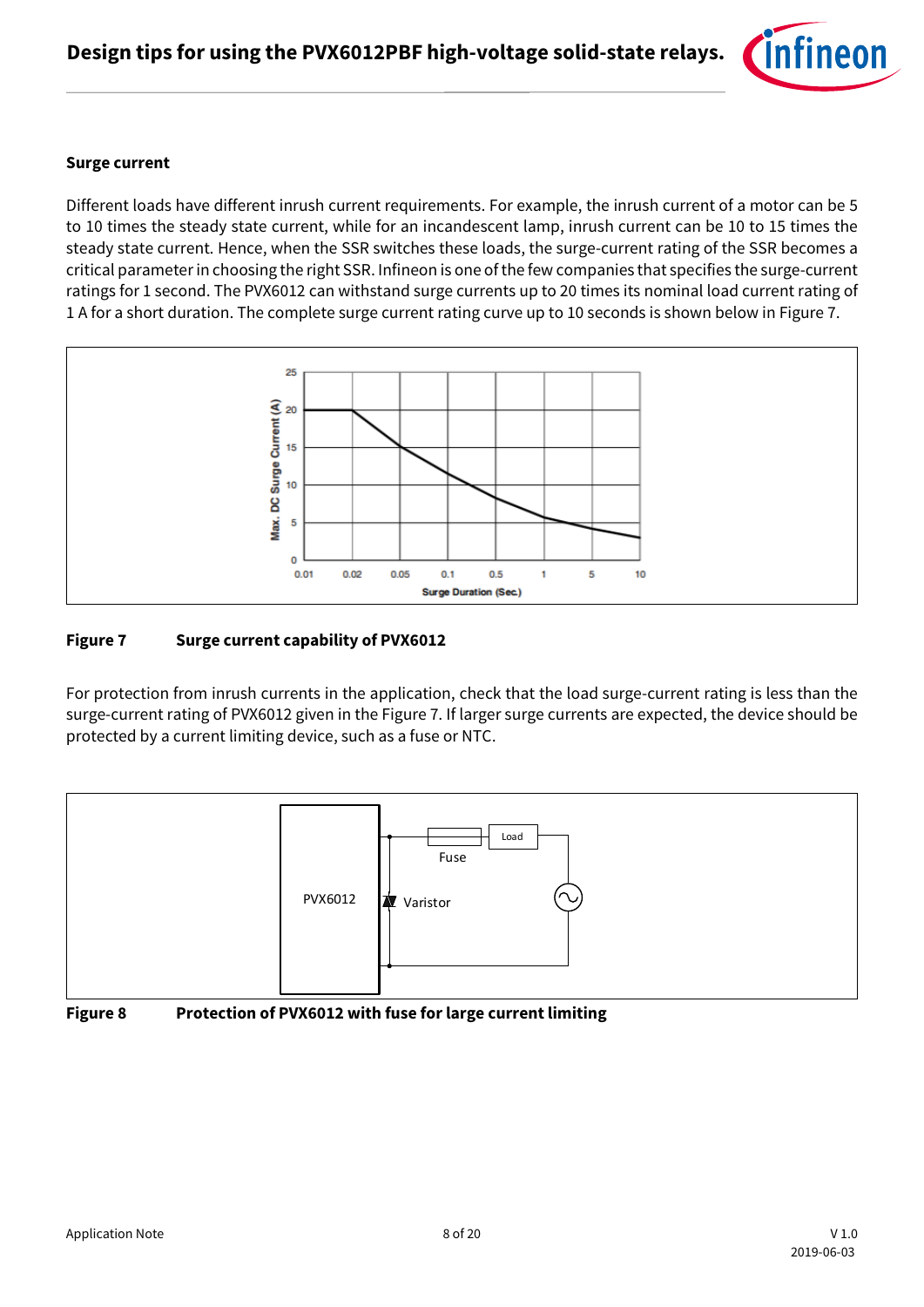

#### **Turn-on (Ton) and turn-off (Toff) times**

Turn-on and turn-of times are defined per Figure 9.

The turn-on and turn-off times are controlled by the input current. Higher input currents imply a higher LED emission intensity which brings about faster switching times. At higher ambient temperatures, LED emission intensity drops resulting in longer switching times.



#### **Figure 9 Ton and Toff timing definition of PVX6012**

The PVX6012 typical turn-on and turn-off times for a 1 A, 400  $V_{DC}$  load, with varying input control current are shown in Figure 10 below. As can be seen, the higher the LED current, the faster the turn-on and turn-on times.





#### **Output capacitance**

Output capacitance is the electrostatic capacitance between the output pins when there is no current input to the LED, i.e. IGBT is OFF. In a non-conductive state, the AC signal leaks through this capacitance. The impedance of electrostatic capacitance becomes smaller with higher frequencies and larger electrostatic capacitance, which means that current flows more easily. When the LED is OFF, it is desirable to have a smaller leakage current on the output side. A lower output capacitance helps in limiting the leakage current (especially at high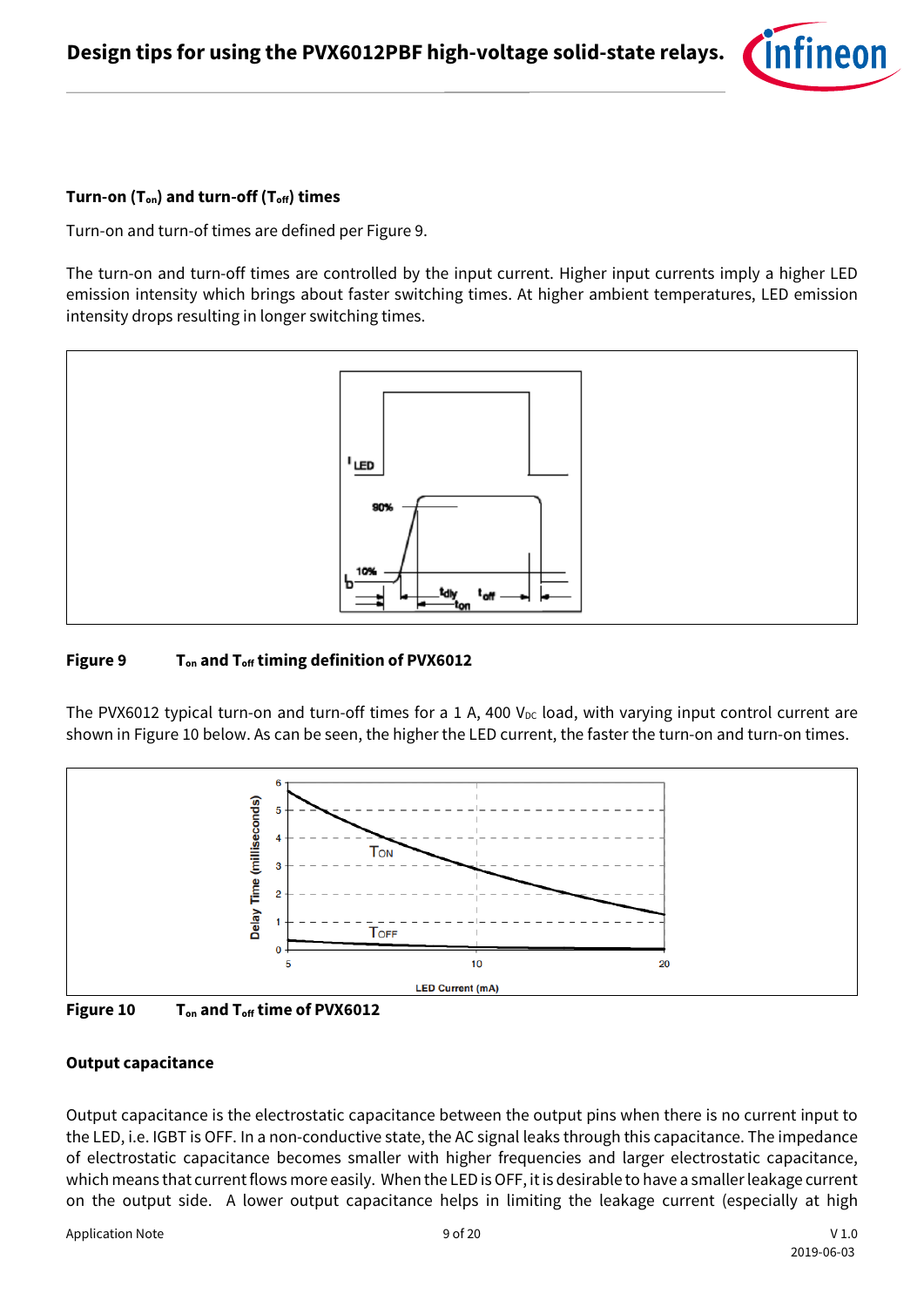

frequencies). High output capacitance may cause waveform distortion of the output signal. The PVX6012 typical output capacitance graph is as shown below.



#### **Figure 11 Output capacitance graph of PVX6012**

#### **General characteristics**

#### **Creepage and clearance**

PVX6012 relays are packaged in a modified 14-pin, molded through-hole DIP package. In typical applications, the PVX6012 consumes about 25% of the board volume of a comparable EMR solution. This package helps in easily meeting the creepage distance requirements on the PCB thereby simplifying PCB design.



**Figure 12 Creepage distance of ~3.5 mm between high voltage and low voltage pins of PVX6012**

#### **Minimum dielectric strength, input to output**

PVX6012 provides 3750 V<sub>rms</sub> input-to-output isolation and is recognized by the UL508 component standards (file E88583).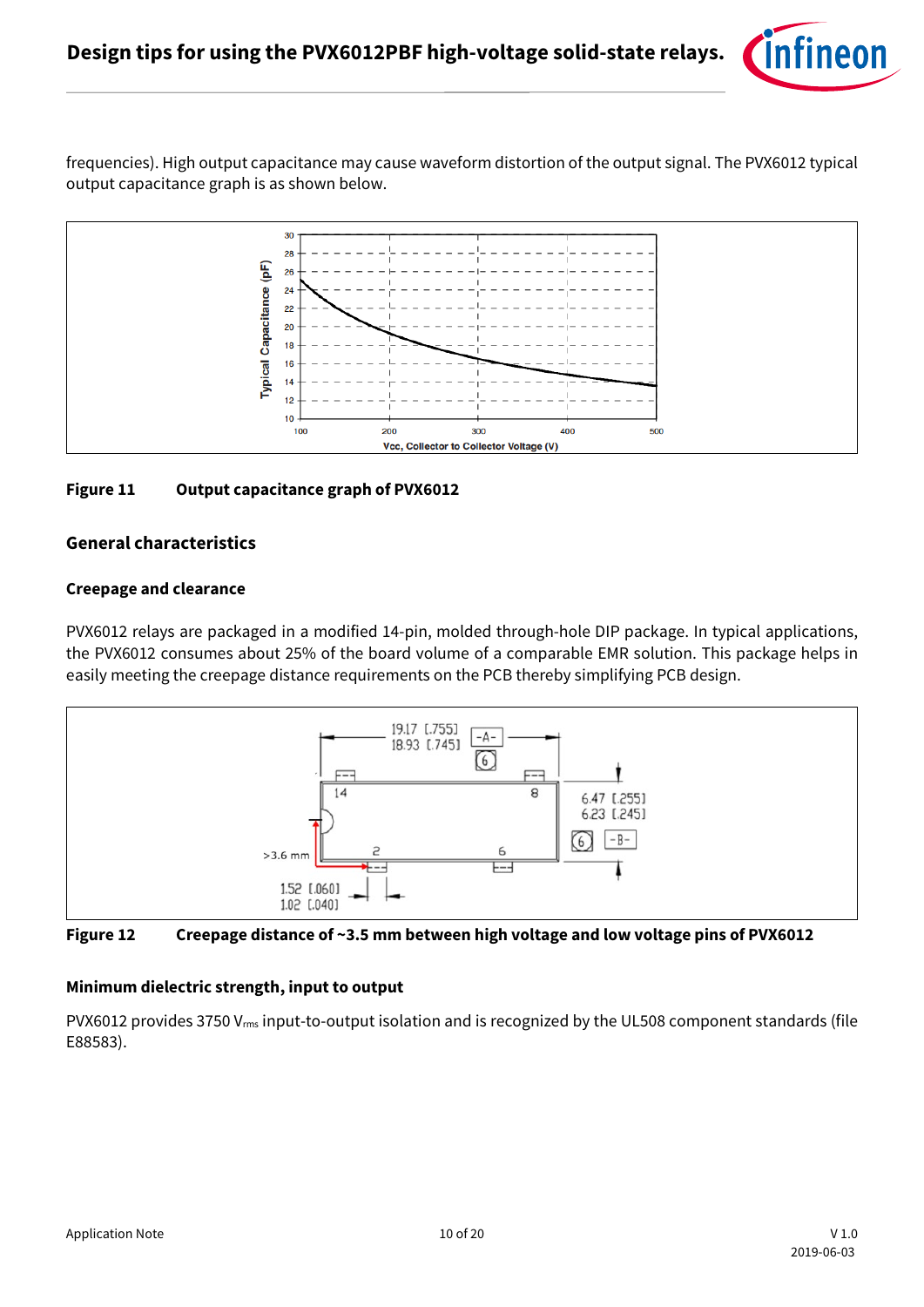

### <span id="page-10-0"></span>**4 Advantages of PVX6012**

PVX6012 solid-state relays have the following features and advantages over electromechanical relays of equivalent ratings:

- High-voltage operation up to 280  $V_{rms}$  AC or 400  $V_{DC}$
- High load-current switching capability 1 A at 25 °C or 400 mA at 85°C
- Input-to-output isolation rating of 3750  $V_{rms}$
- High reliability with extended operational life due to solid-state technology and no moving parts
- Silent operation
- Compact solution
- Faster response time
- Direct logic operation from output of microcontroller without need for external NPN transistor stage
- Lower power consumption due to lower input control current and low on-state conduction losses
- No contact bounce
- Insensitive to normal levels of shock and vibration due to no moving parts
- Insensitive to stray electromagnetic fields (EMFs) and do not generate any electromagnetic interference (EMI) as input-to-output coupling is optical and not magnetic like EMRs
- Positional insensitive and suitable for mounting in vertical or horizontal positions, "dead bug" positions or adjacent mounting
- Do not generate sparks or arcs
- Stable contact resistance over life
- Lower cost-of-use over lifetime of the application due to higher operational lifetime and reliability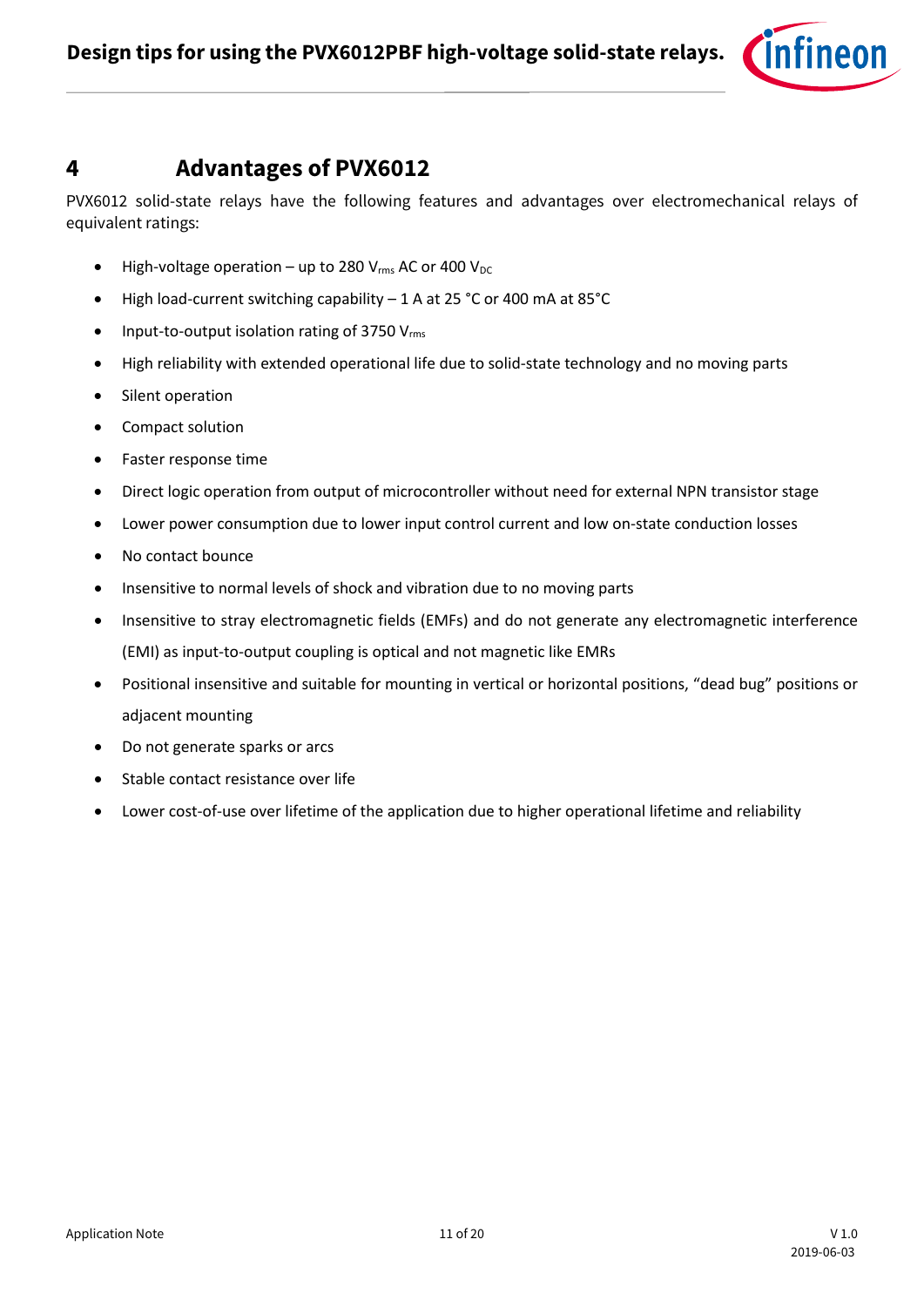

## <span id="page-11-0"></span>**5 Application examples**

The PVX6012 SSRs can be used in a wide variety of applications. A few typical applications are listed here:

- Industrial controls and automation
- Programmable logic controllers
- Test equipment
- Instrumentation
- Motor control
- Robotics
- Railway signaling
- Security equipment
- Electromechanical relay replacement
- Mercury-wetted reed relay replacement

The figures below show some of the typical application circuits where the PVX6012 can be used:



### **Figure 13 PVX6012 as an AC switch for lamp, light and indicator control in applications such as industrial automation and control and programmable controllers**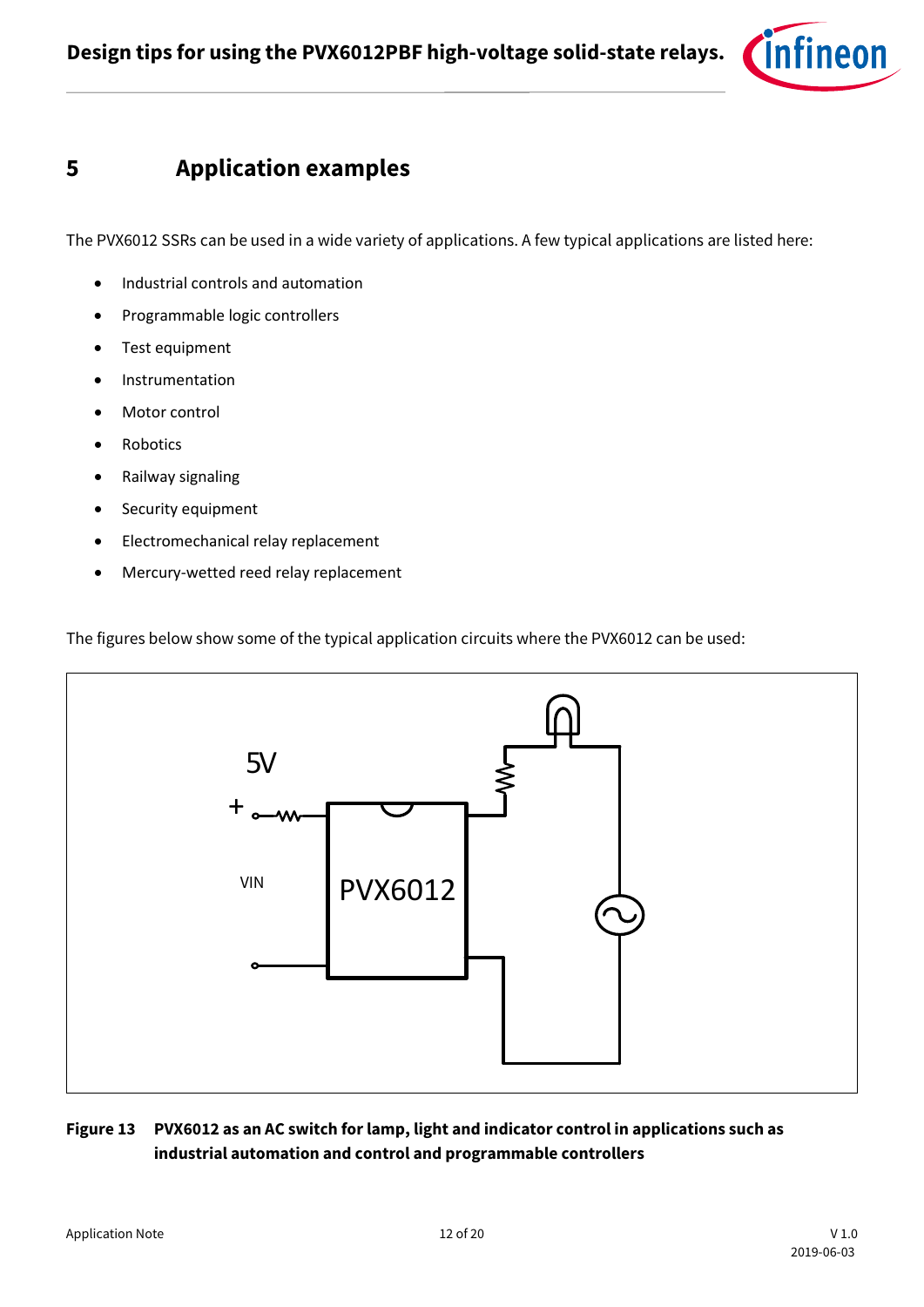



**Figure 14 Analog signal multiplexerin applications such as automatic test equipment, instrumentation, data acquisition systems, scanners, etc.**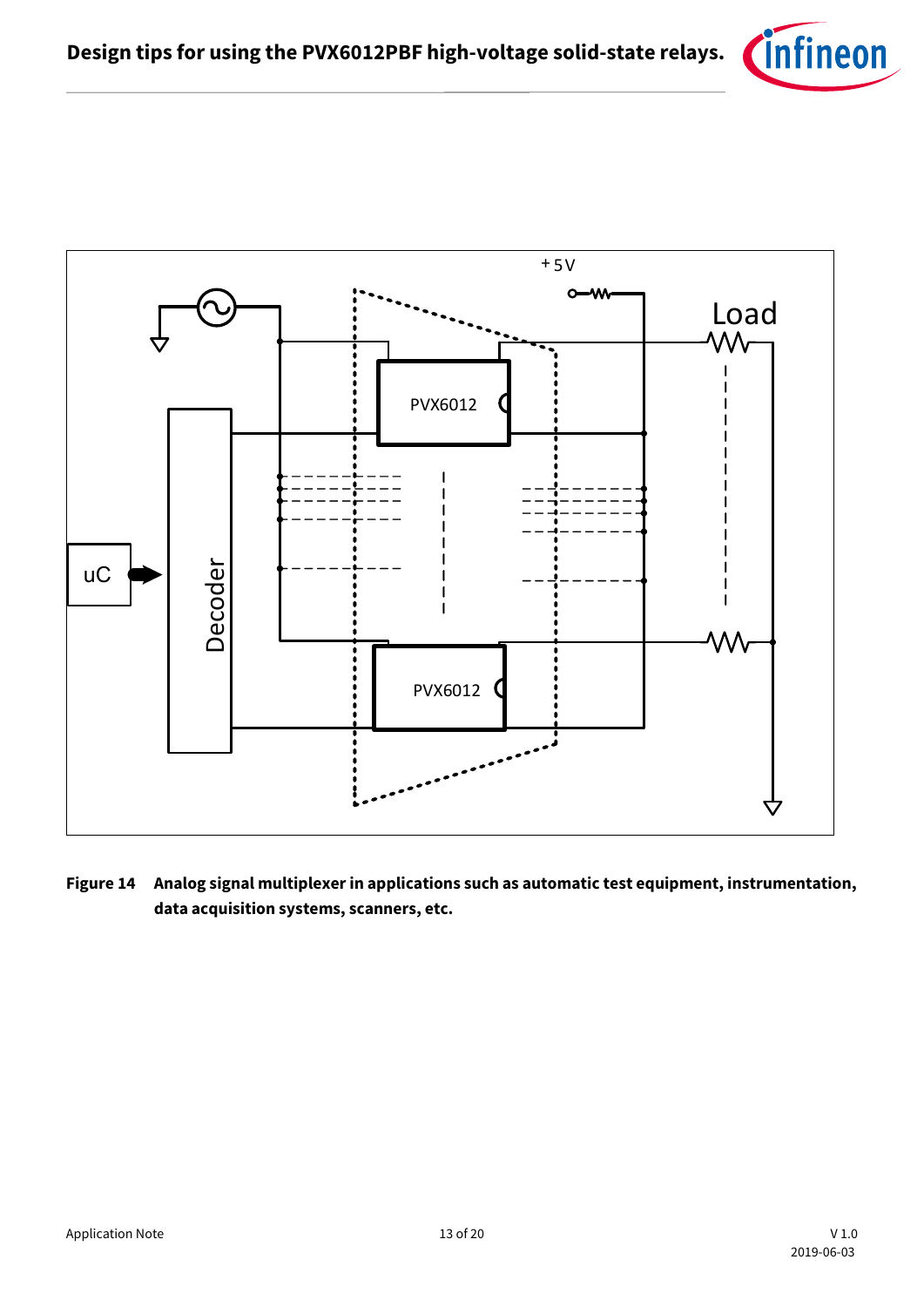



**Figure 15 Alarm switch in security systems and fire or gas alarms**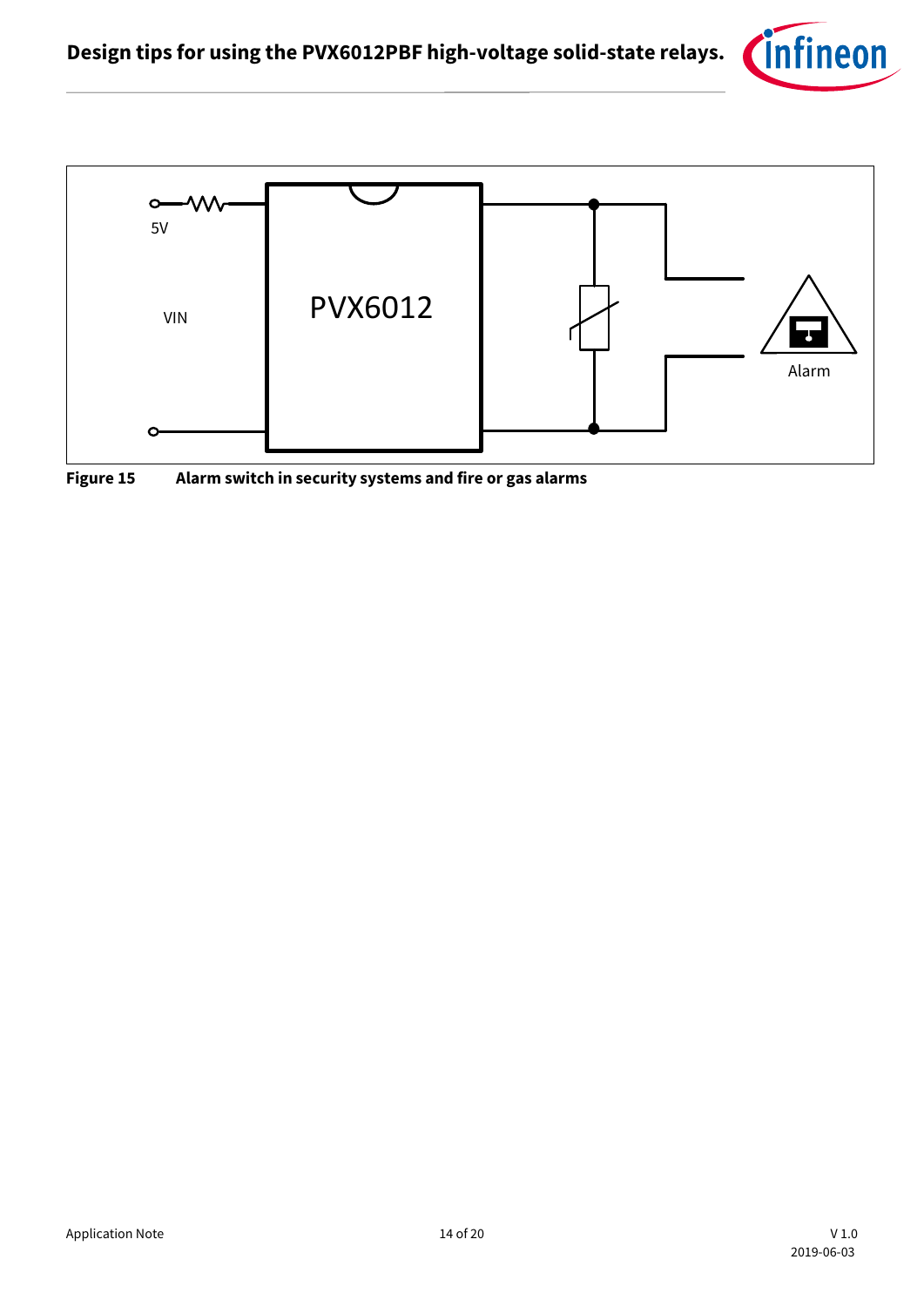

## <span id="page-14-0"></span>**6 Demo boards**

Plug-in demo board options are available to help to quickly evaluate the PVX6012 in different applications. These plug-in boards come with single-ended or double-ended daughter cards, which aid in the drop-in replacement of existing mechanical relays of similar load voltages (280 VACRMS / 400 VDC max) and load current ratings (1 A max).



**Figure 16 Different plug-in board options available with the PVX6012: single-ended and doubleended relay replacement test boards**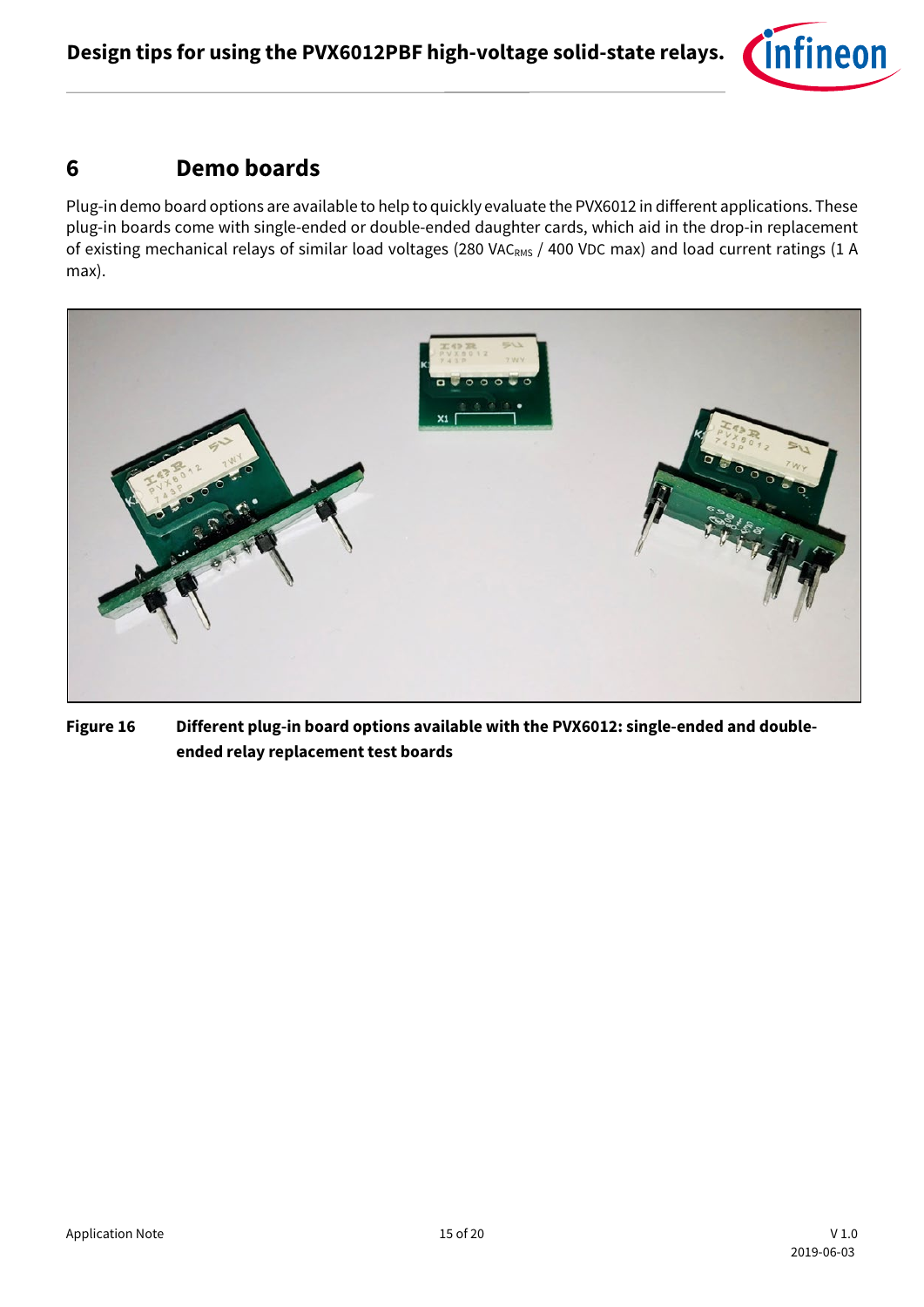

## <span id="page-15-0"></span>**7 Summary**

This application note describes the internal functionality and key design parameters of the PVX6012. Additionally, it goes over the typical applications and main advantages of PVX6012 over electro-mechanical relays.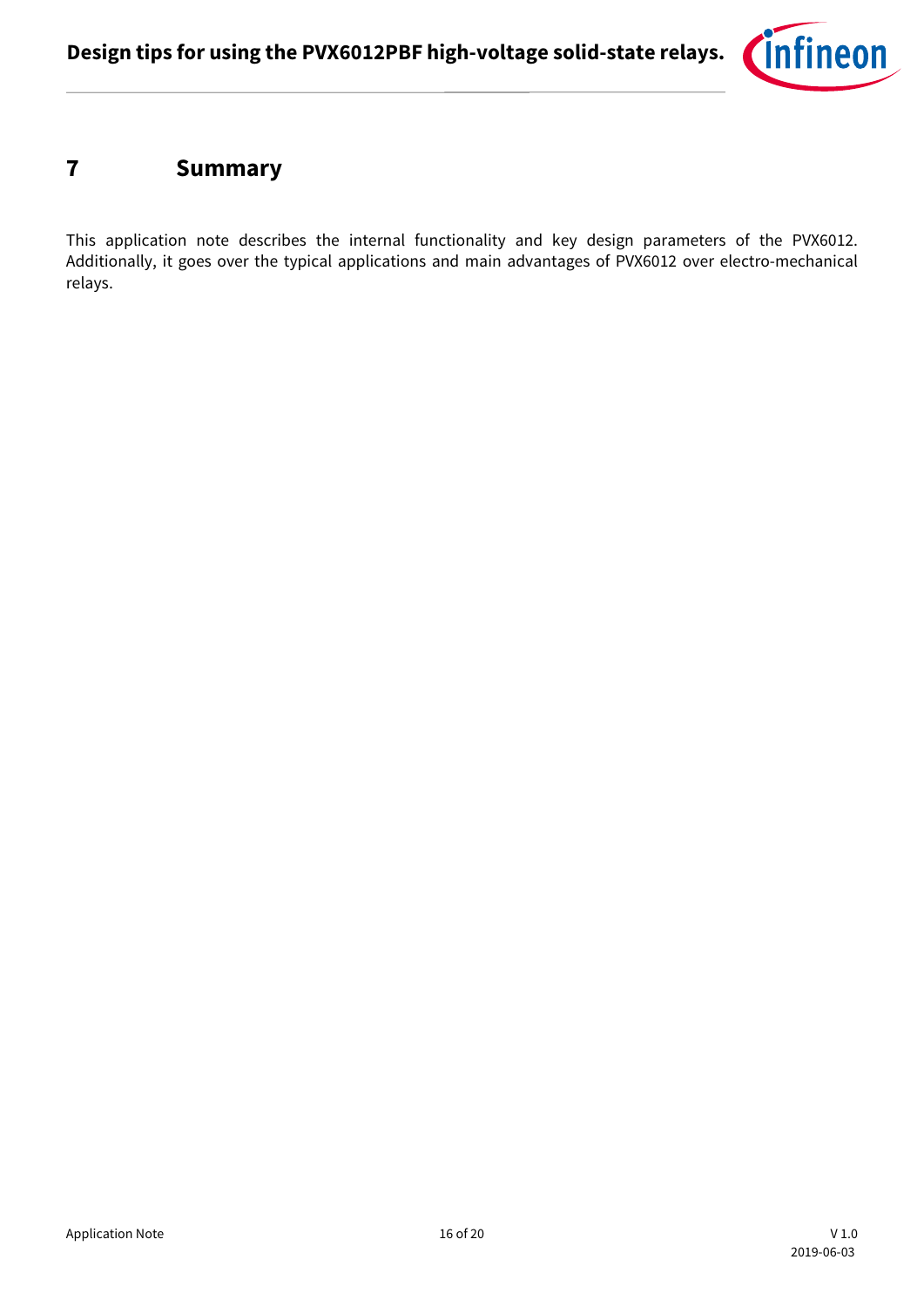

## <span id="page-16-0"></span>**8 Additional information**

In addition to the PVX6012, Infineon offers other SSRs (also referred to as photovoltaic relays or PVRs) in a wide variety of blocking voltages, and current handling capabilities as shown in the plot below. Infineon also offers photovoltaic isolators (PVIs) that allow designers to use discrete MOSFETs or IGBTs to create custom-made SSRs allowing for an unlimited choice of load current and load voltage depending on the choice of output switch. For further information, please visit our website at[: www.infineon.com/ssr.](http://www.infineon.com/ssr)



**Figure 17 Complete solid-state relay portfolio from Infineon**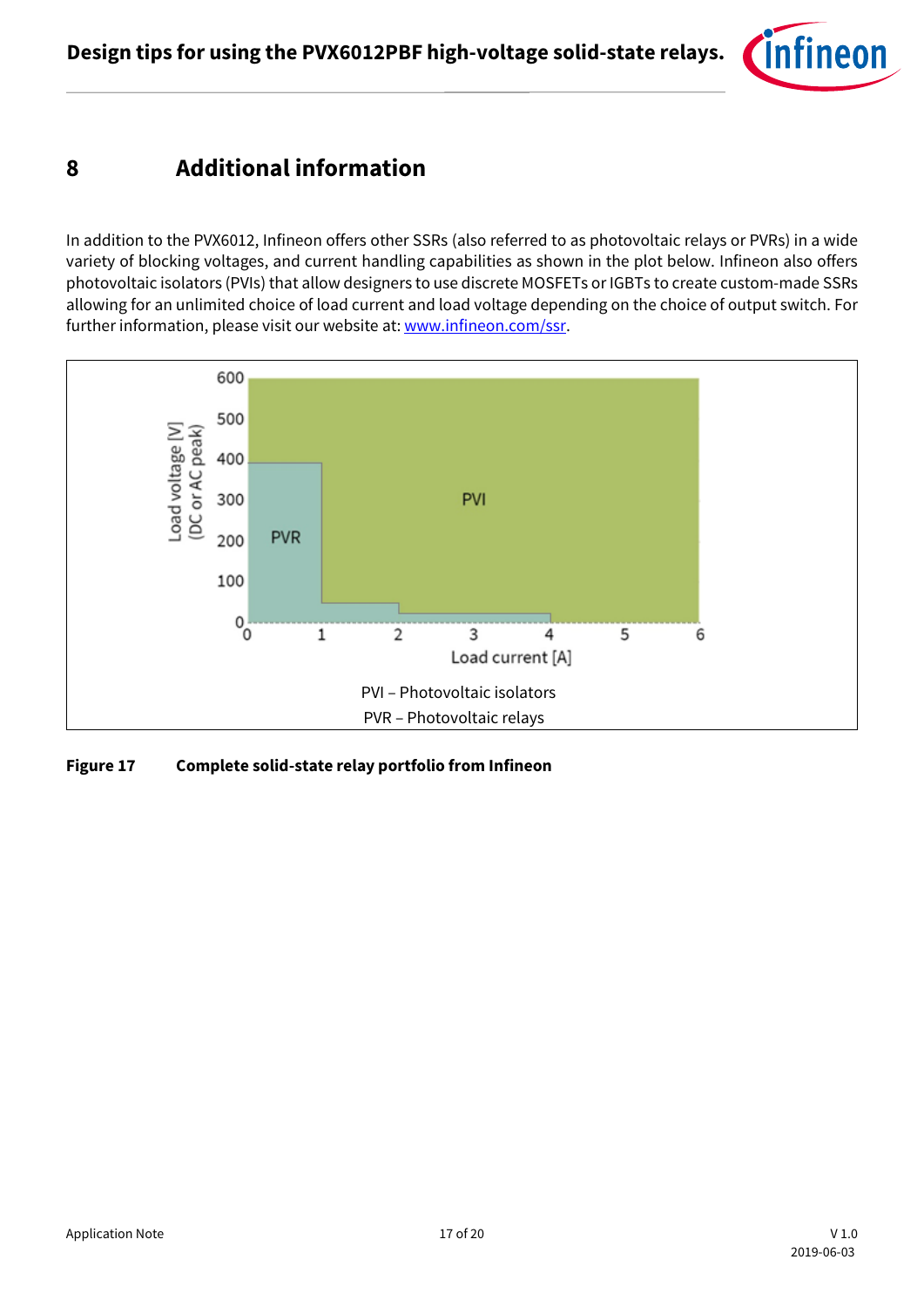

### <span id="page-17-0"></span>**9 References**

- [1] The PVI [a New Versatile Circuit Element](https://www.infineon.com/dgdl/Infineon-The_PVI_A_Versatile_Circuit_Element_AN1017-AN-v01_00-EN.pdf?fileId=5546d462533600a401535590ed370f60)
- [2] The Photo-Voltaic Relay [A new solid state control device](https://www.infineon.com/dgdl/Infineon-The_Photovoltaic_Relay_AN104-AN-v01_00-EN.pdf?fileId=5546d462533600a4015355917b240f89)
- [3] [Choosing an Input Resistor for a microelectronic relay](https://www.infineon.com/dgdl/Infineon-AN-101_Choosing_an_input_resistor_for_a_Microelectronic_Relay-AN-v01_00-EN.pdf?fileId=5546d462689a790c0168fea2c6814cdd)
- [4] Engineer's Relay Handbook, Fifth Edition, National Association of Relay Manufacturers, Milwaukee, Wisconsin, USA, 1996.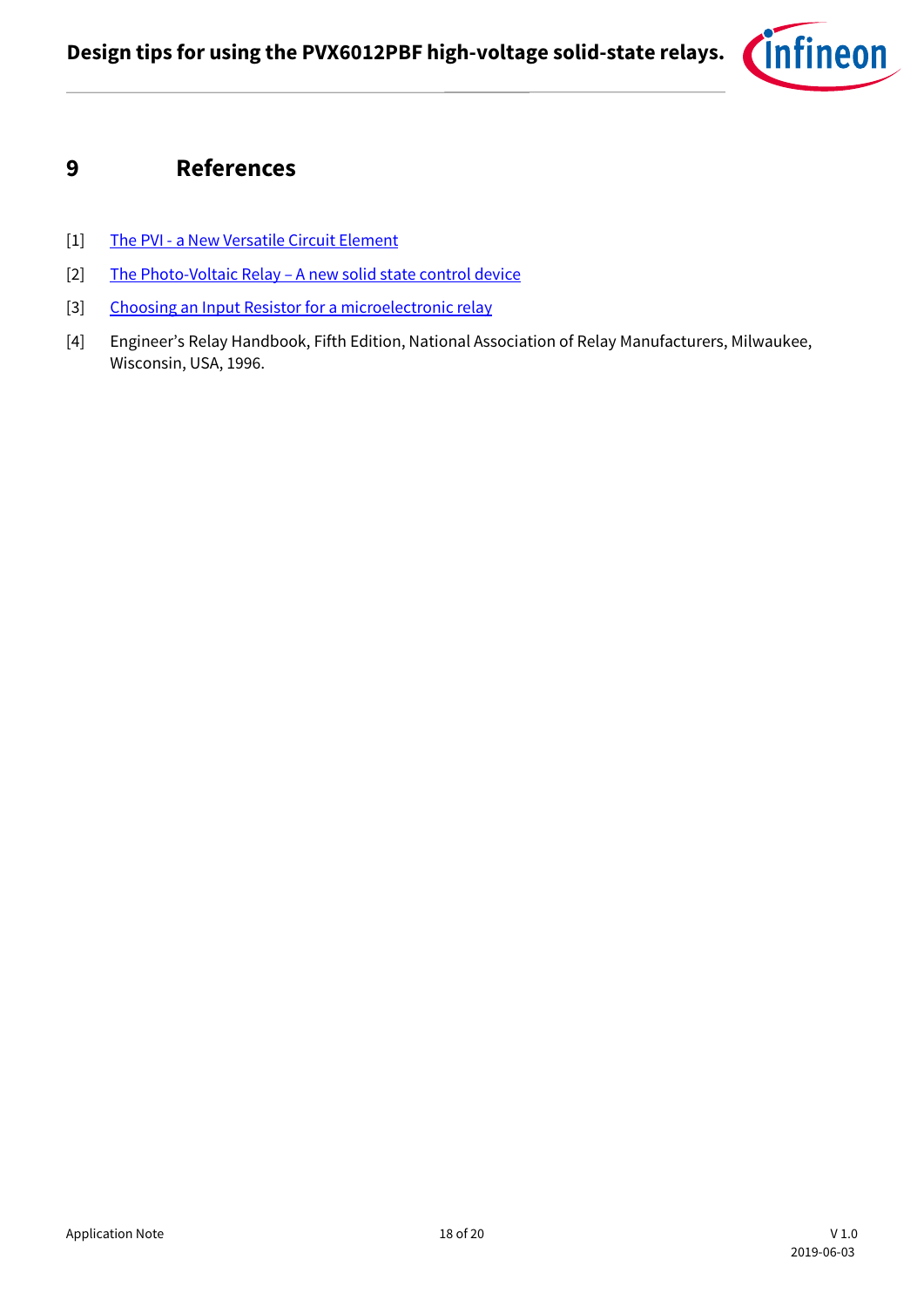

## <span id="page-18-0"></span>**10 Revision history**

| <b>Document</b><br>version | Date of release | <b>Description of changes</b> |
|----------------------------|-----------------|-------------------------------|
| 1.0                        |                 | Initial release               |
|                            |                 |                               |
|                            |                 |                               |